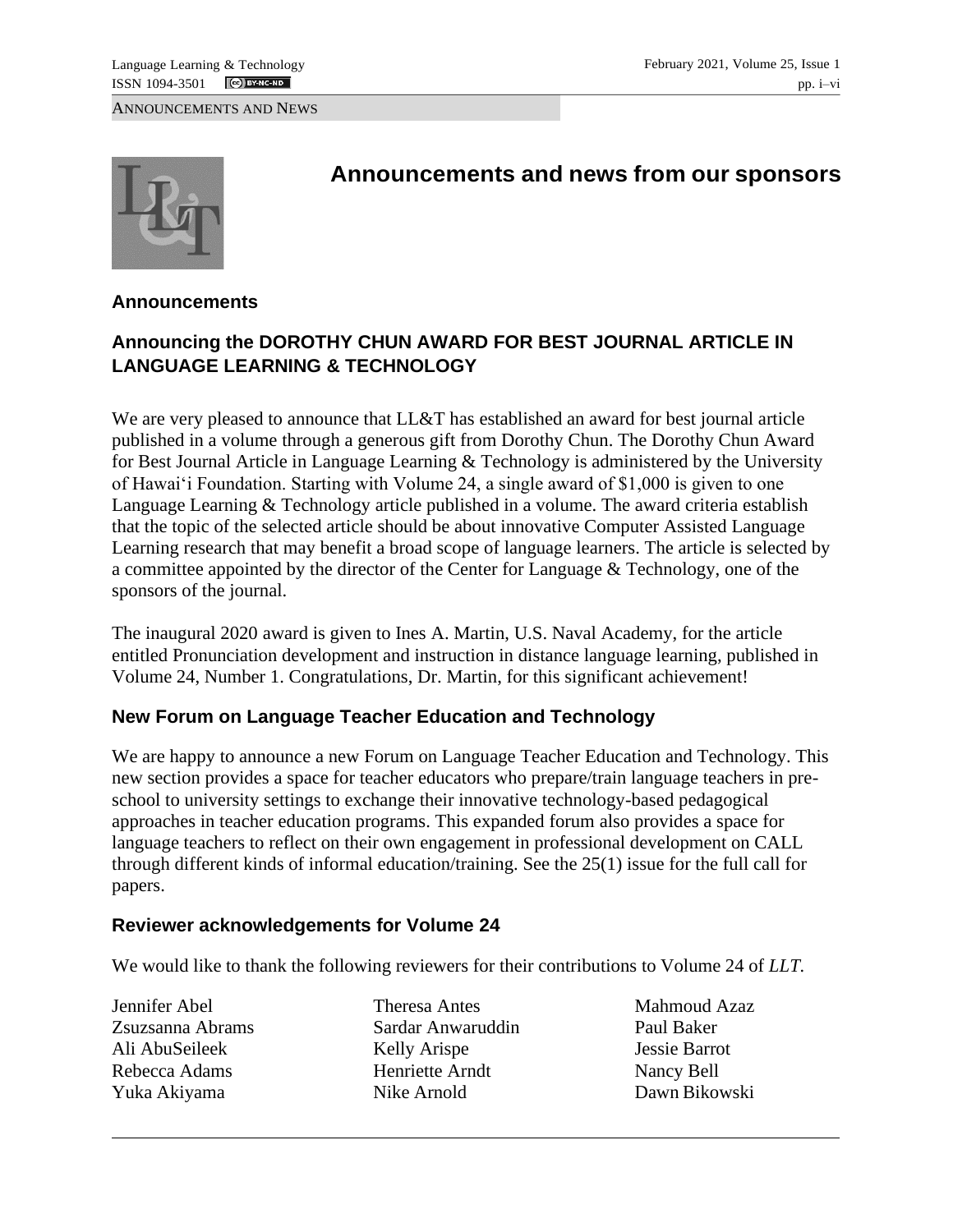Robert Blake Joel Bloch Carolyn Blume Carl Blyth Frank Boers Mirjana Borucinsky Melissa Bowles Linda Bradley Bram Bulté Jack Burston Nicole Busby Marco Cappellini Bee Chamcharatsri Chih-Kai Chang Chin-Chi Chao Maggie Charles Tendai Charles Howard Chen Julian Chen Xiaobin Chen Alice Chik Sungmook Choi Mary Ann Christison Andrew Cohen David Coniam Kathy Conklin Jillian Conry Frederik Cornillie Elena Cotos Scott Crossley Peter Crosthwaite D. Joseph Cunningham Isbell Dan T.N.Y. Dang Ron Darvin Vanessa De Wilde Carrie Demmans Epp Tracey Derwing Ali Dincer Sheri Dion Sebastién Dubreil Lara Ducate Rima Elabdali Idoia Elola Gülcan Ercetin Farahnaz Faez Jalil Fathi

Ana Fernández Dobao Melissa Fiori Luciana Forti Luke Freyer James Garner Ana Gimeno-Sanz Marta González-Lloret Gisela Granena Stefan Gries Lin Guo Sarah Guth Christoph Hafner James Hall Marie-Josée Hamel Regine Hampel Signe Hannibal Jensen Debra Hardison Jack Hardy Mirjam Hauck Emily Hellmich Francesca Helm Jon-Chao Hong Liwei Hsu Hsin-chou Josephine Huang Philip Hubbard Sarah Huffman Aaron Chia Yuan Hung Daniel Isbell Bernard Issa Yan Jiang Song Jiang Stacey Johnson Ewa Jonsson Mark Kaiser DJ Kaiser Regina Kaplan-Rakowski Claire Kennedy Greg Kessler Ghada Khattab Liudmila Klimanova Tanja Kocjancic Antolik Ryuko Kubota Kristopher Kyle Chun Lai Shu-Li Lai Yu-Ju Lan

Tove Larsson Joshua Lawrence Juhee Lee Minjin Lee Lina Lee Ju Seong Lee Jennifer Legault John Levis Mike Levy Mimi Li Jinrong Li Rui Li Denis Liakin Meei-Ling Liaw Phoebe Lin Stephanie Link Hsien-Chin Liou Beate Luo David Malinowski Cheryl Maqueda Szarke Margot Maria Jose Marin Perez Orsini-Jones Marina Ines A. Martin Elena Martin Monje Shannon McCrocklin Mairi McLaughlin Joanne Meredith Fanny Meunier Haitham Mohamed Maribel Montero Perez Colleen Moorman Charles Nagle Tatyana Nekrasova-Beker Nik Aloesnita Nik Mohd Alwi lihsin Ning Ana Niño Ulugbek Nurmukhamedov Heather Offerman Daniel Olson Breffni O'Rourke Lourdes Ortega Ana Oskoz Kate Paesani David Palfreyman Magali Paquot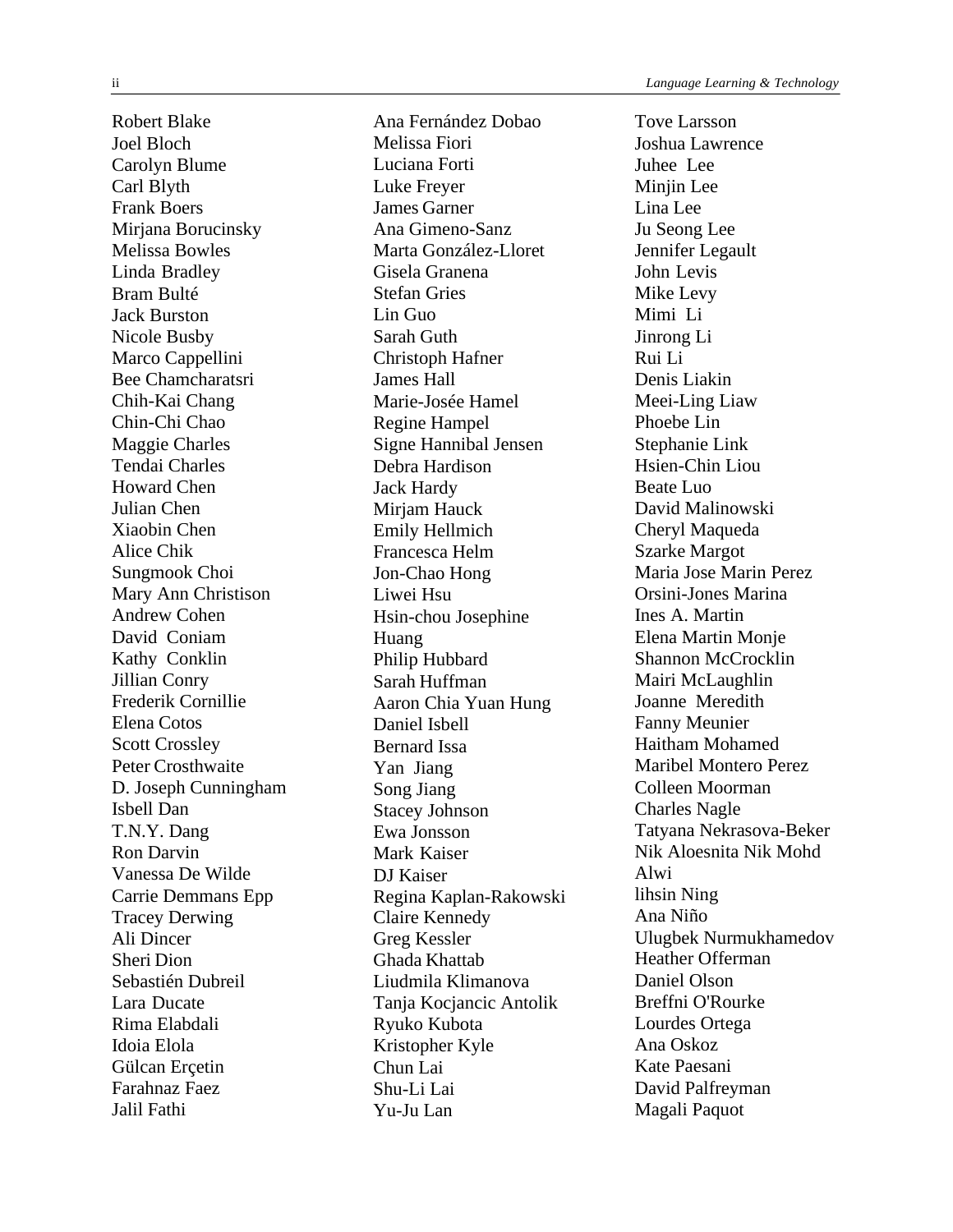| Cristina Pardo Ballester<br>Mark Pegrum<br>Ana Pellicer Sanchez | Sonia S'hiri<br>Alif Silpachai<br><b>Esther Smidt</b> | Rob Waring<br>Marie Webb<br>Rebecca White |
|-----------------------------------------------------------------|-------------------------------------------------------|-------------------------------------------|
| Carmen Pérez-Llantada                                           | <b>Simon Smith</b>                                    | <b>Seth Wiener</b>                        |
| Elke Peters                                                     | Maya Smith                                            | Lawrence Williams                         |
| <b>Mark Peterson</b>                                            | <b>Bryan Smith</b>                                    | Ian Wilson                                |
| Luke Plonsky                                                    | Susana Sotillo                                        | Paula Winke                               |
| <b>Robert Poole</b>                                             | Ursula Stickler                                       | <b>Brent Wolter</b>                       |
| <b>Frederick Poole</b>                                          | <b>Glenn Stockwell</b>                                | Patrick Wong                              |
| Sabrina Priego                                                  | Carola Strobl                                         | David Wood                                |
| Grace Yue Qi                                                    | Pia Sundqvist                                         | Sumei Wu                                  |
| Manman Qian                                                     | Yao-Ting Sung                                         | Ying Xie                                  |
| M. Dolores Ramirez                                              | Tetyana Sydorenko                                     | Hongying Xu                               |
| Jim Ranalli                                                     | Liss Kerstin Sylvén                                   | Junko Yamashita                           |
| Katherine Ratliffe                                              | Dara Tafazoli                                         | Kasumi Yamazaki                           |
| <b>Hayo Reinders</b>                                            | Naoko Taguchi                                         | Li Yang                                   |
| Andrea Révész                                                   | Alan Taylor                                           | Inigo Yanguas                             |
| Tom Robb                                                        | Amy Thompson                                          | <b>Yucel Yilmaz</b>                       |
| <b>Daniel Rueckert</b>                                          | <b>Ron Thomson</b>                                    | Hyung-Jo Yoon                             |
| Masatoshi Sato                                                  | Anna Turula                                           | James York                                |
| Takeshi Sato                                                    | Rose van der Zwaard                                   | Binbin Zheng                              |
| <b>Shannon Sauro</b>                                            | Ilona Vandergriff                                     | Dongping Zheng                            |
| <b>Rustam Shadiev</b>                                           | Boris Vazquez-Calvo                                   | Suzana Zilic Fiser                        |
| Liudmila Shafirova                                              | Nina Vyatkina                                         | Di Zou                                    |
| Lijing Shi                                                      | Airong Wang                                           | Katerina Zourou                           |
| Jaran Shin                                                      | Paige Ware                                            |                                           |

#### **Request for copyeditors**

We are soliciting volunteer help to proofread articles that will be published in our journal. This will be an opportunity to participate in and learn about the field, to enrich your experience in editing academic work, and to be involved in this scholarly community. It is also a good way to build your CV. If you would like to volunteer, please contact *LLT* at [llt@hawaii.edu.](mailto:llt@hawaii.edu)

#### **Sponsors**

University of Texas at Austin Center for Open Educational Resources & Language Learning University of Hawai'i National Foreign Language Resource Center University of Hawai'i Center for Language and Technology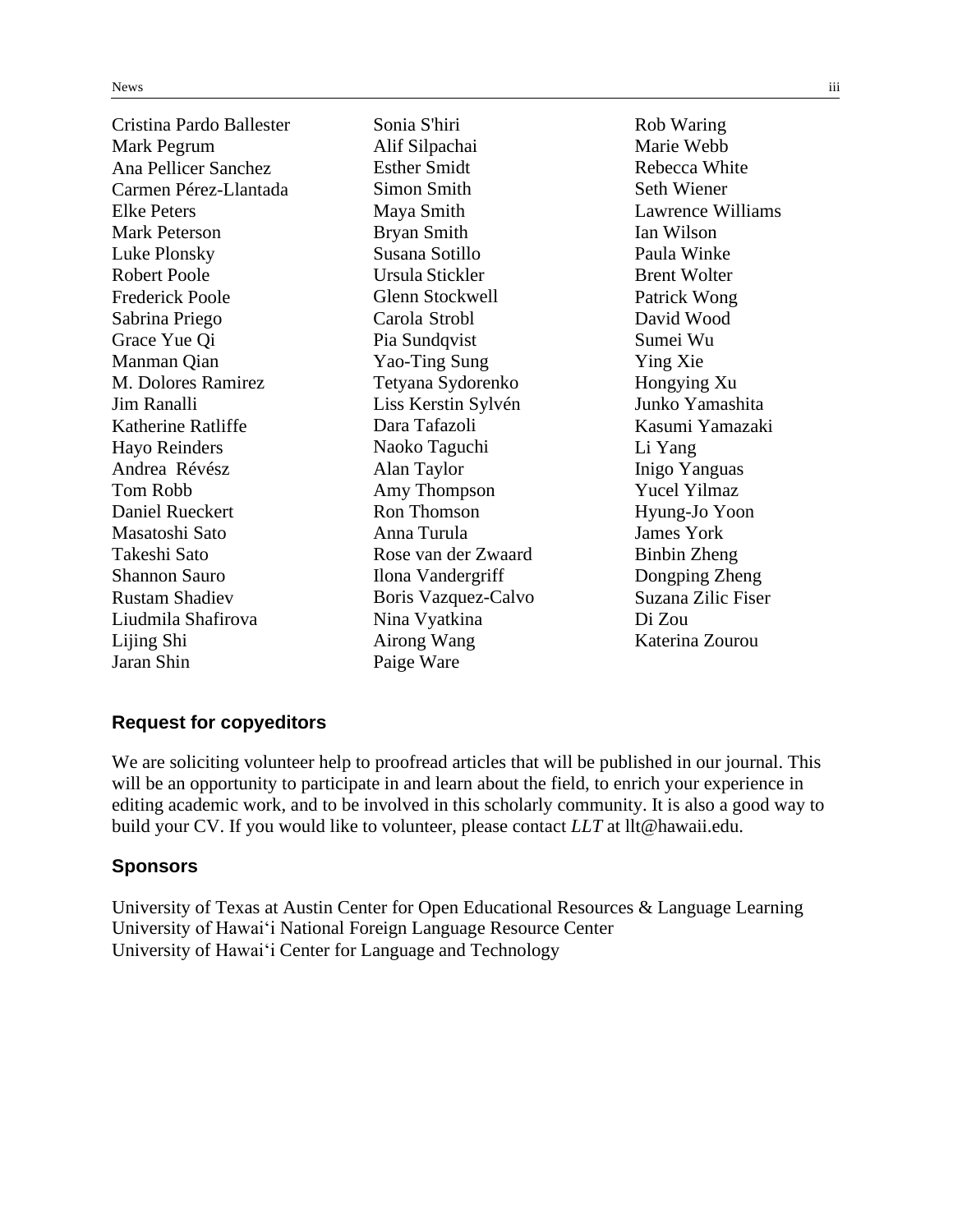#### **The Center for Open Educational Resources & Language Learning (COERLL)**



## **Center for Open Educational Resources and Language Learning (COERLL) at the University of Texas at Austin**

A leader in the development and dissemination of Open Educational Resources (OER) such as textbooks, videos, and websites, COERLL works to create an open digital environment for sharing rooted in the use of open licenses, which allow foreign language learners and teachers to exchange products, practices, and findings through workshops and online communities.

#### **Learn and teach Nahuatl with a new self-paced course**

Nahuatlahtolli is a new online, multimedia, openly-licensed Nahuatl course for beginner to advanced level learners. It is based on the Nahuatl variant from the Huasteca of Veracruz that is spoken in Chicontepec, Veracruz, Mexico. Nahuatlahtolli was developed by Sabina de la Cruz and Catalina de la Cruz, Josefrayn Sánchez-Perry, Dr. Sergio Romero, Dr. Kelly McDonough, and COERLL staff, as part of a collaboration with the UT Austin LLILAS Benson Indigenous Languages Initiative. The resource carries a Creative Commons Attribution-ShareAlike license. View the Nahuatl website: https://tlahtolli.coerll.utexas.edu/

LLILAS and COERLL have also published a course in K'iche'. We are now getting started on Quechua resources - stay tuned for updates about that!

#### **Reality Czech - Czech language and culture for beginner students**

COERLL and CREEES at UT Austin are excited to announce the publication of Christian Hilchey's Reality Czech, a course in contemporary Czech language and culture for beginning to intermediate-level Czech students. It aims to be a highly communicative introduction to Czech language and culture and includes over 240 interview compilation videos on a variety of everyday topics. The resource carries a Creative Commons Attribution-ShareAlike license. View the Reality Czech website: https://realityczech.org/

#### **Short professional development videos**

You can view video of COERLL's past "OER hangouts", informal events where we discuss topics in language education. Recent topics include assessment in in-person and online learning, teaching and assessing grammar through critical pedagogy, and engaging students with Voki. Check out our YouTube playlist: https://bit.ly/hangout-videos

# **COERLL News**

For updates about the above projects, sign up [\(http://bit.ly/COERLLnews\)](http://bit.ly/COERLLnews)) for COERLL news! You can also read about COERLL's other projects at our projects page [\(http://www.coerll.utexas.edu/coerll/projects\).](http://www.coerll.utexas.edu/coerll/projects))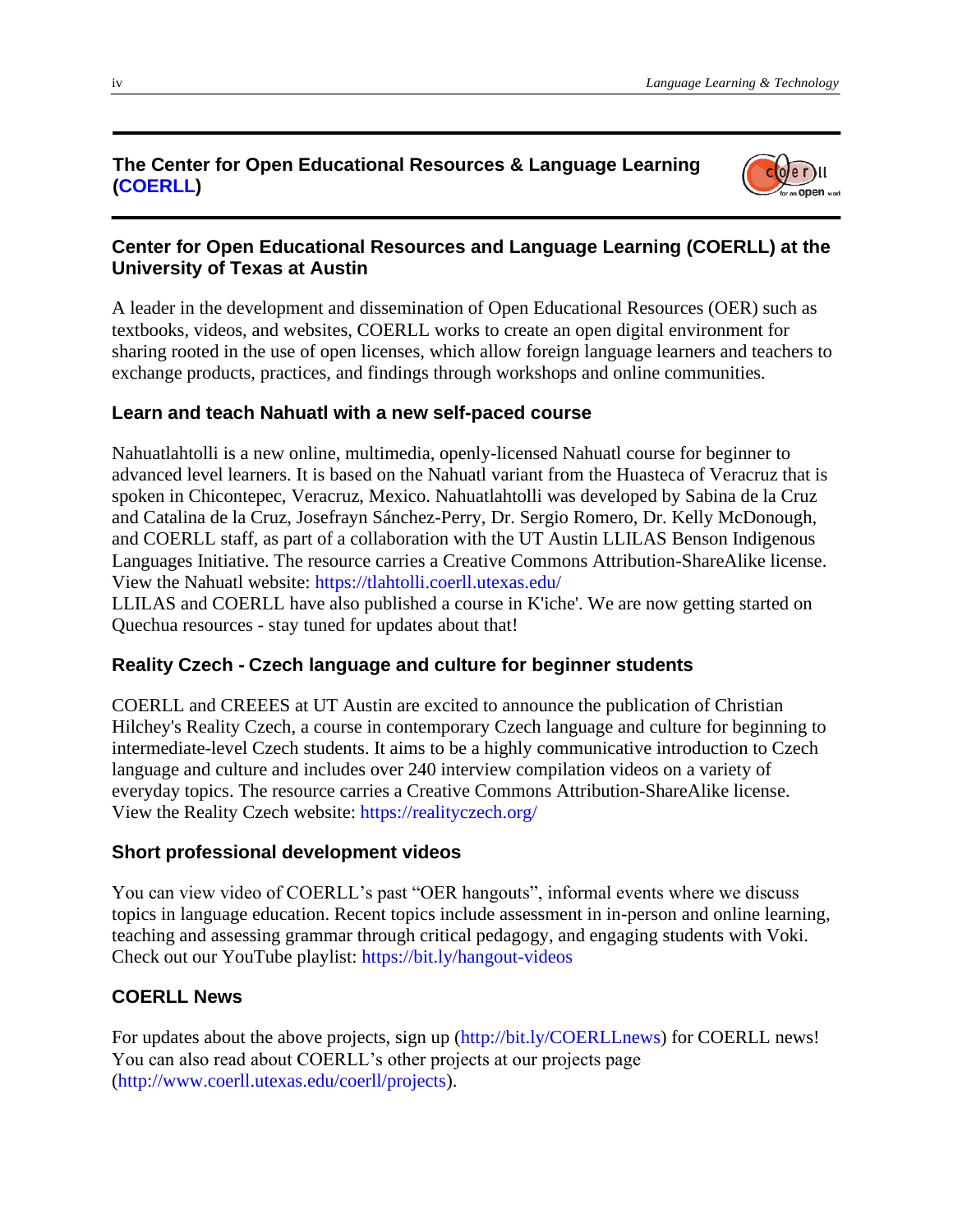# **University of Hawai'i National Foreign Language Resource Center (NFLRC)**



The University of Hawai'i National Foreign Language Resource Center engages in research and materials development projects and conducts workshops and conferences for language professionals among its many activities.

## **INTEGRATED PERFORMANCE ASSESSMENTS**

Integrated Performance Assessments, released by the NFLRC in 2020, is a series of 7 episodes on performance assessments in the three modes of communication, leading up to integrated performance assessments (IPA). Enjoy the series either as podcasts or as TED-Ed lessons, which contain a video of the interview, additional information with links, a quiz, and question prompts for discussion or reflection.

## **ENACTING PERFORMANCE ASSESSMENT THROUGH PROJECT-BASED LANGUAGE LEARNING (PBLL)**

In our two-part NFLRC Webinar titled Enacting Performance Assessments through Project-Based Language Learning (PBLL), offered in December 2020, we explored the question "How could performance assessments be used as an integral component of Project-based Language Learning (PBLL)?" View the recorded webinar and experience the lively, inspiring discussion between host Nicole Naditz and guest speakers Catherine Ousselin and Alegría Ribadeneira.

#### **7 TH INTERNATIONAL CONFERENCE ON LANGUAGE DOCUMENTATION & CONSERVATION: RECOGNIZING RELATIONSHIPS**

The  $7<sup>th</sup>$  International Conference on Language Documentation & Conservation (ICLDC) will take place on March 4-7, 2021. Because of the COVID-19 pandemic, the conference will take place virtually. Regarding the conference theme, we propose to initiate a dialogue on how *Recognizing Relationships* can help overcome the many critical challenges in language documentation and language reclamation. We believe that this focus will lead to improved connections among academic linguists, various communities, researchers from other disciplines, educational practitioners, and many other stakeholders. We specifically aim to draw attention to the transformative power of recognizing relationships to overcome critical challenges. Please visit our website for more details and join us online. The NFLRC co-organizes this biennial event.

#### **NFLRC OPEN JOURNALS**

Did you know that, the NFLRC publishes and co-sponsors three additional free, refereed online journals? **Reading in a Foreign Language** focuses on issues in foreign language reading and literacy and is published twice a year. **Language Documentation & Conservation** focuses on issues related to language documentation and revitalization and publishes articles and special issues year round. And the new **Second Language Research & Practice**, which debuted in Fall